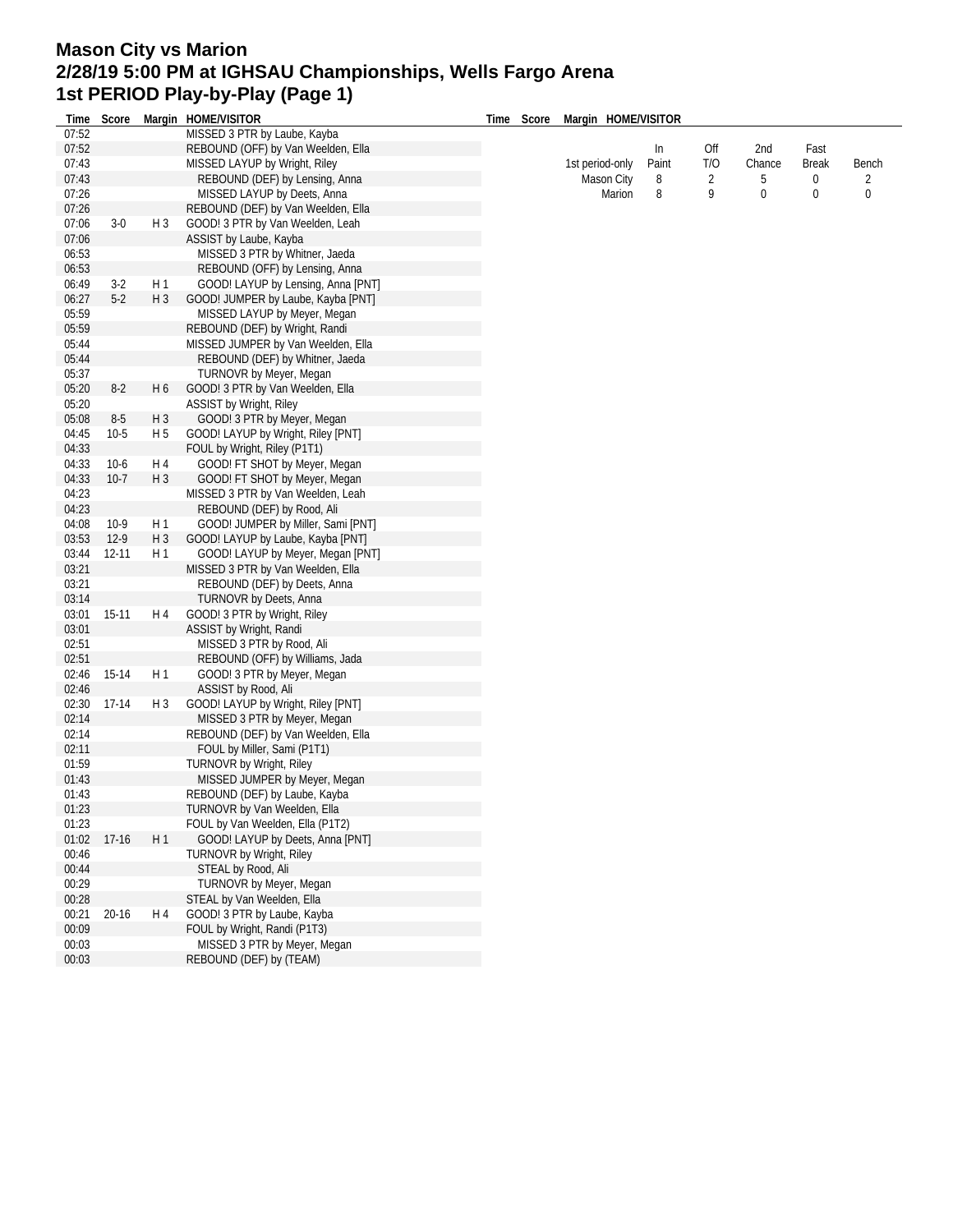## **Mason City vs Marion 2/28/19 5:00 PM at IGHSAU Championships, Wells Fargo Arena 2nd PERIOD Play-by-Play (Page 1)**

| Time  | Score     |                | Margin HOME/VISITOR                                              | Time | Score | Margin HOME/VISITOR |       |     |                |              |       |
|-------|-----------|----------------|------------------------------------------------------------------|------|-------|---------------------|-------|-----|----------------|--------------|-------|
| 07:38 | 22-16     | H <sub>6</sub> | GOOD! LAYUP by Laube, Kayba [PNT]                                |      |       |                     |       |     |                |              |       |
| 07:19 |           |                | TURNOVR by Whitner, Jaeda                                        |      |       |                     | In    | Off | 2nd            | Fast         |       |
| 07:18 |           |                | STEAL by Van Weelden, Ella                                       |      |       | 2nd period-only     | Paint | T/O | Chance         | <b>Break</b> | Bench |
| 07:00 |           |                | MISSED LAYUP by Laube, Kayba                                     |      |       | Mason City          | 4     | 2   | 0              | 0            | 0     |
| 07:00 |           |                | REBOUND (DEF) by Rood, Ali                                       |      |       | Marion              | 4     | 0   | $\overline{2}$ | 0            | 3     |
| 06:42 |           |                | MISSED 3 PTR by Meyer, Megan                                     |      |       |                     |       |     |                |              |       |
| 06:42 |           |                | REBOUND (DEF) by Wright, Riley                                   |      |       |                     |       |     |                |              |       |
| 06:28 |           |                | MISSED 3 PTR by Van Weelden, Ella                                |      |       |                     |       |     |                |              |       |
| 06:28 |           |                | REBOUND (DEF) by Lensing, Anna                                   |      |       |                     |       |     |                |              |       |
| 06:10 |           |                | MISSED LAYUP by Williams, Jada                                   |      |       |                     |       |     |                |              |       |
|       |           |                |                                                                  |      |       |                     |       |     |                |              |       |
| 06:10 |           |                | BLOCK by Van Weelden, Ella                                       |      |       |                     |       |     |                |              |       |
| 06:10 |           |                | REBOUND (OFF) by (TEAM)                                          |      |       |                     |       |     |                |              |       |
| 06:09 |           |                | MISSED 3 PTR by Deets, Anna                                      |      |       |                     |       |     |                |              |       |
| 06:09 |           |                | REBOUND (OFF) by Hollander, Megan                                |      |       |                     |       |     |                |              |       |
| 05:55 |           |                | MISSED 3 PTR by Whitner, Jaeda                                   |      |       |                     |       |     |                |              |       |
| 05:55 |           |                | REBOUND (OFF) by Meyer, Megan                                    |      |       |                     |       |     |                |              |       |
| 05:49 |           |                | TURNOVR by Meyer, Megan                                          |      |       |                     |       |     |                |              |       |
| 05:48 |           |                | STEAL by Van Weelden, Leah                                       |      |       |                     |       |     |                |              |       |
| 05:44 |           |                | MISSED 3 PTR by Van Weelden, Ella                                |      |       |                     |       |     |                |              |       |
| 05:44 |           |                | REBOUND (DEF) by Lensing, Anna                                   |      |       |                     |       |     |                |              |       |
| 05:32 |           |                | TURNOVR by Meyer, Megan                                          |      |       |                     |       |     |                |              |       |
| 05:32 |           |                | STEAL by Wright, Riley                                           |      |       |                     |       |     |                |              |       |
| 05:32 |           |                | TIMEOUT 30sec                                                    |      |       |                     |       |     |                |              |       |
| 05:17 |           |                | FOUL by Meyer, Megan (P1T2)                                      |      |       |                     |       |     |                |              |       |
| 05:09 |           |                | MISSED 3 PTR by Van Weelden, Ella                                |      |       |                     |       |     |                |              |       |
| 05:09 |           |                | REBOUND (DEF) by Hollander, Megan                                |      |       |                     |       |     |                |              |       |
| 04:59 |           |                | TURNOVR by Meyer, Megan                                          |      |       |                     |       |     |                |              |       |
|       |           |                |                                                                  |      |       |                     |       |     |                |              |       |
| 04:57 |           |                | STEAL by Van Weelden, Leah                                       |      |       |                     |       |     |                |              |       |
| 04:42 |           |                | MISSED LAYUP by Wright, Riley                                    |      |       |                     |       |     |                |              |       |
| 04:42 |           |                | REBOUND (DEF) by Hollander, Megan                                |      |       |                     |       |     |                |              |       |
| 04:37 |           |                | FOUL by Wright, Riley (P2T4)                                     |      |       |                     |       |     |                |              |       |
| 04:24 |           |                | MISSED LAYUP by Deets, Anna                                      |      |       |                     |       |     |                |              |       |
| 04:24 |           |                | REBOUND (DEF) by Van Weelden, Ella                               |      |       |                     |       |     |                |              |       |
| 04:16 |           |                | MISSED 3 PTR by Van Weelden, Leah                                |      |       |                     |       |     |                |              |       |
| 04:16 |           |                | REBOUND (OFF) by Wright, Randi                                   |      |       |                     |       |     |                |              |       |
| 04:11 | 24-16     | H 8            | GOOD! LAYUP by Wright, Randi [PNT]                               |      |       |                     |       |     |                |              |       |
| 03:48 |           |                | MISSED LAYUP by Lensing, Anna                                    |      |       |                     |       |     |                |              |       |
| 03:48 |           |                | REBOUND (DEF) by Van Weelden, Leah                               |      |       |                     |       |     |                |              |       |
| 03:32 | $27-16$   | H 11           | GOOD! 3 PTR by Struchen, Sadie                                   |      |       |                     |       |     |                |              |       |
| 03:32 |           |                | ASSIST by Van Weelden, Ella                                      |      |       |                     |       |     |                |              |       |
| 03:29 |           |                | TIMEOUT 30sec                                                    |      |       |                     |       |     |                |              |       |
| 03:13 | 27-19     | H <sub>8</sub> | GOOD! 3 PTR by Deets, Anna                                       |      |       |                     |       |     |                |              |       |
| 03:13 |           |                | ASSIST by Meyer, Megan                                           |      |       |                     |       |     |                |              |       |
| 03:04 |           |                | FOUL by Meyer, Megan (P2T3)                                      |      |       |                     |       |     |                |              |       |
| 02:55 |           |                | TIMEOUT 30sec                                                    |      |       |                     |       |     |                |              |       |
| 02:44 |           |                | TURNOVR by Struchen, Sadie                                       |      |       |                     |       |     |                |              |       |
| 02:29 | $27 - 21$ | H 6            | GOOD! LAYUP by Deets, Anna [PNT]                                 |      |       |                     |       |     |                |              |       |
| 02:19 |           |                |                                                                  |      |       |                     |       |     |                |              |       |
| 02:19 |           |                | MISSED 3 PTR by Struchen, Sadie<br>REBOUND (DEF) by Meyer, Megan |      |       |                     |       |     |                |              |       |
|       |           |                |                                                                  |      |       |                     |       |     |                |              |       |
| 02:08 |           |                | MISSED LAYUP by Meyer, Megan                                     |      |       |                     |       |     |                |              |       |
| 02:08 |           |                | REBOUND (OFF) by Williams, Jada                                  |      |       |                     |       |     |                |              |       |
| 02:04 |           |                | TURNOVR by Williams, Jada                                        |      |       |                     |       |     |                |              |       |
| 02:03 |           |                | STEAL by Struchen, Sadie                                         |      |       |                     |       |     |                |              |       |
| 01:50 |           |                | FOUL by Rood, Ali (P1T4)                                         |      |       |                     |       |     |                |              |       |
| 01:30 |           |                | MISSED JUMPER by Van Weelden, Ella                               |      |       |                     |       |     |                |              |       |
| 01:30 |           |                | REBOUND (DEF) by Meyer, Megan                                    |      |       |                     |       |     |                |              |       |
| 01:18 |           |                | MISSED 3 PTR by Deets, Anna                                      |      |       |                     |       |     |                |              |       |
| 01:18 |           |                | REBOUND (DEF) by Van Weelden, Ella                               |      |       |                     |       |     |                |              |       |
| 01:02 |           |                | FOUL by Williams, Jada (P1T5)                                    |      |       |                     |       |     |                |              |       |
| 01:02 |           |                | MISSED FT SHOT by Laube, Kayba                                   |      |       |                     |       |     |                |              |       |
| 01:02 |           |                | REBOUND (OFF) by (DEADBALL)                                      |      |       |                     |       |     |                |              |       |
| 01:02 | 28-21     | H 7            | GOOD! FT SHOT by Laube, Kayba                                    |      |       |                     |       |     |                |              |       |
| 01:02 | 29-21     | H8             | GOOD! FT SHOT by Laube, Kayba                                    |      |       |                     |       |     |                |              |       |
| 00:40 |           |                | MISSED 3 PTR by Meyer, Megan                                     |      |       |                     |       |     |                |              |       |
| 00:40 |           |                | REBOUND (DEF) by Van Weelden, Ella                               |      |       |                     |       |     |                |              |       |
| 00:38 |           |                | FOUL by Deets, Anna (P1T6)                                       |      |       |                     |       |     |                |              |       |
| 00:22 | $32 - 21$ | H 11           | GOOD! 3 PTR by Wright, Riley                                     |      |       |                     |       |     |                |              |       |
| 00:22 |           |                | ASSIST by Van Weelden, Ella                                      |      |       |                     |       |     |                |              |       |
| 00:07 | 32-23     | H 9            | GOOD! LAYUP by Deets, Anna [PNT]                                 |      |       |                     |       |     |                |              |       |
|       |           |                |                                                                  |      |       |                     |       |     |                |              |       |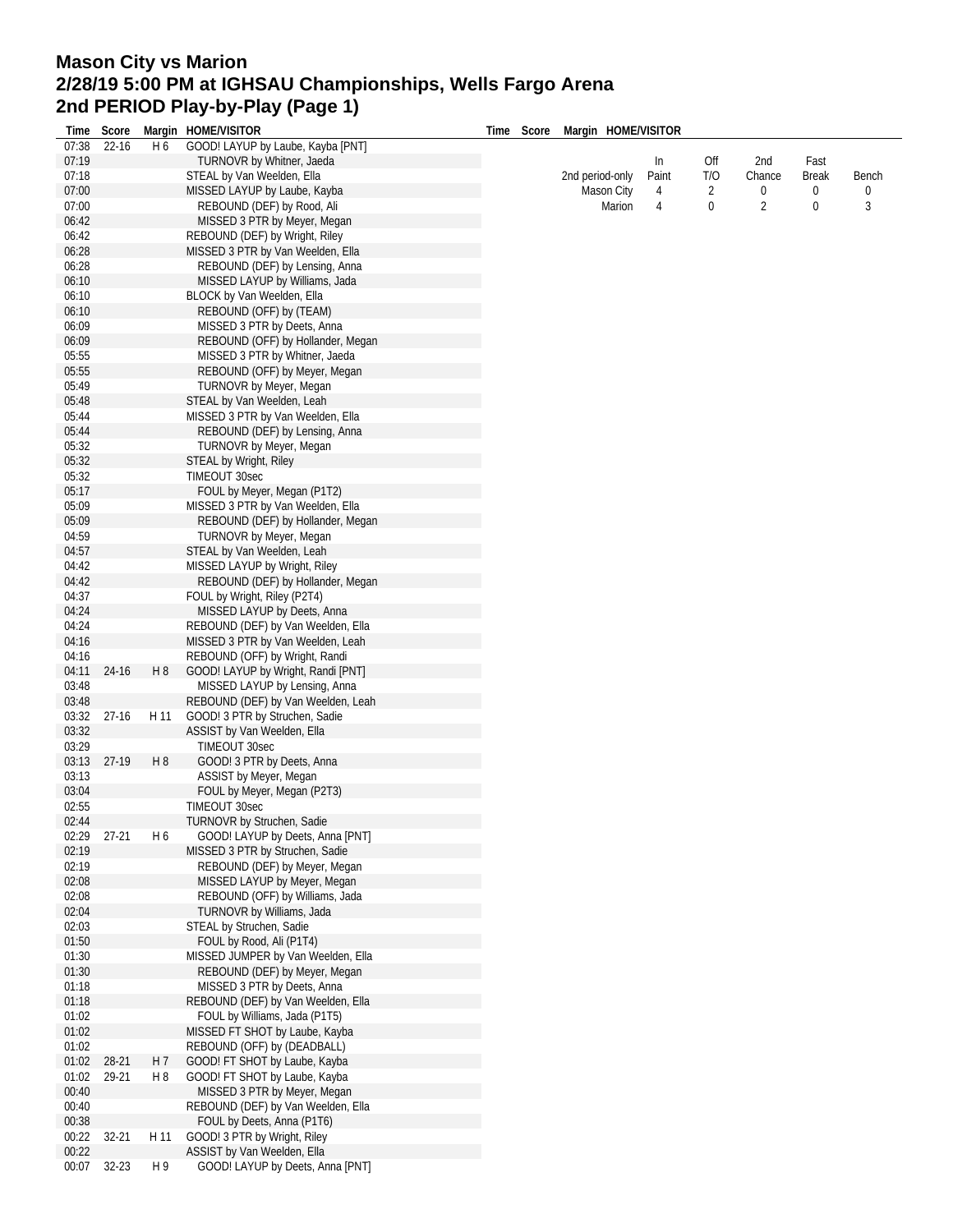## **Mason City vs Marion 2/28/19 5:00 PM at IGHSAU Championships, Wells Fargo Arena 3rd PERIOD Play-by-Play (Page 1)**

|                | Time Score |      | Margin HOME/VISITOR                                                   |                | Time Score<br>Margin HOME/VISITOR  |                                                                   |                 |       |                             |                                    |              |       |  |
|----------------|------------|------|-----------------------------------------------------------------------|----------------|------------------------------------|-------------------------------------------------------------------|-----------------|-------|-----------------------------|------------------------------------|--------------|-------|--|
| 07:42          |            |      | MISSED JUMPER by Wright, Randi                                        | 00:01          | MISSED JUMPER by Van Weelden, Ella |                                                                   |                 |       |                             |                                    |              |       |  |
| 07:42          |            |      | REBOUND (DEF) by Lensing, Anna                                        | 00:01          |                                    | BLOCK by Lensing, Anna                                            |                 |       |                             |                                    |              |       |  |
| 07:21          |            |      | <b>TURNOVR by Meyer, Megan</b>                                        | 00:01          |                                    | REBOUND (OFF) by Van Weelden, Leah<br>FOUL by Miller, Sami (P3T5) |                 |       |                             |                                    |              |       |  |
| 07:20          |            |      | <b>STEAL by Wright, Riley</b>                                         | 00:01          |                                    |                                                                   |                 |       |                             |                                    |              |       |  |
| 07:19<br>07:17 |            |      | <b>TURNOVR by Wright, Riley</b><br>STEAL by Whitner, Jaeda            | 00:00<br>00:00 |                                    |                                                                   |                 |       | REBOUND (DEF) by (DEADBALL) | MISSED JUMPER by Van Weelden, Ella |              |       |  |
| 07:13          |            |      | MISSED LAYUP by Deets, Anna                                           |                |                                    |                                                                   |                 |       |                             |                                    |              |       |  |
| 07:13          |            |      | REBOUND (DEF) by (DEADBALL)                                           |                |                                    |                                                                   |                 | In    | Off                         | 2nd                                | Fast         |       |  |
| 06:54          |            |      | FOUL by Lensing, Anna (P1T1)                                          |                |                                    |                                                                   | 3rd period-only | Paint | T/O                         | Chance                             | <b>Break</b> | Bench |  |
| 06:54          | 33-23      | H 10 | GOOD! FT SHOT by Wright, Riley                                        |                |                                    |                                                                   | Mason City      | 6     | 2                           | 0                                  | 0            | 4     |  |
| 06:54          | 34-23      | H 11 | GOOD! FT SHOT by Wright, Riley                                        |                |                                    |                                                                   | Marion          | 4     | 0                           | $\overline{2}$                     | 0            | 4     |  |
| 06:40          | 34-26      | H 8  | GOOD! 3 PTR by Meyer, Megan                                           |                |                                    |                                                                   |                 |       |                             |                                    |              |       |  |
| 06:17          | $37 - 26$  | H 11 | GOOD! 3 PTR by Van Weelden, Ella                                      |                |                                    |                                                                   |                 |       |                             |                                    |              |       |  |
| 06:17          |            |      | ASSIST by Van Weelden, Leah                                           |                |                                    |                                                                   |                 |       |                             |                                    |              |       |  |
| 06:02          |            |      | MISSED 3 PTR by Meyer, Megan                                          |                |                                    |                                                                   |                 |       |                             |                                    |              |       |  |
| 06:02<br>05:47 | $40 - 26$  | H 14 | REBOUND (DEF) by Wright, Riley<br>GOOD! 3 PTR by Laube, Kayba         |                |                                    |                                                                   |                 |       |                             |                                    |              |       |  |
| 05:35          |            |      | FOUL by Wright, Riley (P3T1)                                          |                |                                    |                                                                   |                 |       |                             |                                    |              |       |  |
| 05:35          |            |      | MISSED FT SHOT by Meyer, Megan                                        |                |                                    |                                                                   |                 |       |                             |                                    |              |       |  |
| 05:35          |            |      | REBOUND (OFF) by (DEADBALL)                                           |                |                                    |                                                                   |                 |       |                             |                                    |              |       |  |
| 05:35          | 40-27      | H 13 | GOOD! FT SHOT by Meyer, Megan                                         |                |                                    |                                                                   |                 |       |                             |                                    |              |       |  |
| 05:19          |            |      | MISSED LAYUP by Wright, Riley                                         |                |                                    |                                                                   |                 |       |                             |                                    |              |       |  |
| 05:19          |            |      | REBOUND (DEF) by Whitner, Jaeda                                       |                |                                    |                                                                   |                 |       |                             |                                    |              |       |  |
| 05:10          |            |      | TURNOVR by Whitner, Jaeda                                             |                |                                    |                                                                   |                 |       |                             |                                    |              |       |  |
| 04:57          |            |      | TURNOVR by Van Weelden, Leah                                          |                |                                    |                                                                   |                 |       |                             |                                    |              |       |  |
| 04:45          |            |      | MISSED LAYUP by Meyer, Megan                                          |                |                                    |                                                                   |                 |       |                             |                                    |              |       |  |
| 04:45<br>04:36 |            |      | REBOUND (DEF) by Van Weelden, Ella<br><b>TURNOVR by Wright, Riley</b> |                |                                    |                                                                   |                 |       |                             |                                    |              |       |  |
| 04:36          |            |      | STEAL by Deets, Anna                                                  |                |                                    |                                                                   |                 |       |                             |                                    |              |       |  |
| 04:26          | 40-29      | H 11 | GOOD! LAYUP by Williams, Jada [PNT]                                   |                |                                    |                                                                   |                 |       |                             |                                    |              |       |  |
| 04:26          |            |      | ASSIST by Lensing, Anna                                               |                |                                    |                                                                   |                 |       |                             |                                    |              |       |  |
| 04:14          | 43-29      | H 14 | GOOD! 3 PTR by Van Weelden, Leah                                      |                |                                    |                                                                   |                 |       |                             |                                    |              |       |  |
| 04:14          |            |      | ASSIST by Wright, Randi                                               |                |                                    |                                                                   |                 |       |                             |                                    |              |       |  |
| 04:01          |            |      | MISSED 3 PTR by Lensing, Anna                                         |                |                                    |                                                                   |                 |       |                             |                                    |              |       |  |
| 04:01          |            |      | REBOUND (DEF) by Van Weelden, Ella                                    |                |                                    |                                                                   |                 |       |                             |                                    |              |       |  |
| 03:39          |            |      | MISSED 3 PTR by Van Weelden, Ella                                     |                |                                    |                                                                   |                 |       |                             |                                    |              |       |  |
| 03:39<br>03:30 |            |      | REBOUND (DEF) by Meyer, Megan<br>MISSED LAYUP by Meyer, Megan         |                |                                    |                                                                   |                 |       |                             |                                    |              |       |  |
| 03:30          |            |      | REBOUND (DEF) by Van Weelden, Ella                                    |                |                                    |                                                                   |                 |       |                             |                                    |              |       |  |
| 03:12          |            |      | MISSED LAYUP by Wright, Randi                                         |                |                                    |                                                                   |                 |       |                             |                                    |              |       |  |
| 03:12          |            |      | REBOUND (DEF) by Lensing, Anna                                        |                |                                    |                                                                   |                 |       |                             |                                    |              |       |  |
| 03:01          | 43-31      | H 12 | GOOD! JUMPER by Lensing, Anna                                         |                |                                    |                                                                   |                 |       |                             |                                    |              |       |  |
| 02:45          |            |      | MISSED 3 PTR by Van Weelden, Leah                                     |                |                                    |                                                                   |                 |       |                             |                                    |              |       |  |
| 02:45          |            |      | REBOUND (DEF) by Williams, Jada                                       |                |                                    |                                                                   |                 |       |                             |                                    |              |       |  |
| 02:33          | 43-33      | H 10 | GOOD! LAYUP by Williams, Jada [PNT]                                   |                |                                    |                                                                   |                 |       |                             |                                    |              |       |  |
| 02:33<br>02:31 |            |      | ASSIST by Lensing, Anna<br>TIMEOUT 30sec                              |                |                                    |                                                                   |                 |       |                             |                                    |              |       |  |
| 02:22          | 46-33      | H 13 | GOOD! 3 PTR by Van Weelden, Ella                                      |                |                                    |                                                                   |                 |       |                             |                                    |              |       |  |
| 02:22          |            |      | ASSIST by Van Weelden, Leah                                           |                |                                    |                                                                   |                 |       |                             |                                    |              |       |  |
| 02:13          |            |      | FOUL by Van Weelden, Leah (P1T2)                                      |                |                                    |                                                                   |                 |       |                             |                                    |              |       |  |
| 02:10          | 46-35      | H 11 | GOOD! LAYUP by Deets, Anna [PNT]                                      |                |                                    |                                                                   |                 |       |                             |                                    |              |       |  |
| 01:58          |            |      | FOUL by Miller, Sami (P2T2)                                           |                |                                    |                                                                   |                 |       |                             |                                    |              |       |  |
| 01:58          | 47-35      | H 12 | GOOD! FT SHOT by Struchen, Sadie                                      |                |                                    |                                                                   |                 |       |                             |                                    |              |       |  |
| 01:58          | 48-35      | H 13 | GOOD! FT SHOT by Struchen, Sadie                                      |                |                                    |                                                                   |                 |       |                             |                                    |              |       |  |
| 01:49          | 48-38      | H 10 | GOOD! 3 PTR by Meyer, Megan                                           |                |                                    |                                                                   |                 |       |                             |                                    |              |       |  |
| 01:49<br>01:32 | 51-38      | H 13 | ASSIST by Deets, Anna<br>GOOD! 3 PTR by Van Weelden, Ella             |                |                                    |                                                                   |                 |       |                             |                                    |              |       |  |
| 01:23          |            |      | MISSED 3 PTR by Meyer, Megan                                          |                |                                    |                                                                   |                 |       |                             |                                    |              |       |  |
| 01:23          |            |      | REBOUND (DEF) by Wright, Riley                                        |                |                                    |                                                                   |                 |       |                             |                                    |              |       |  |
| 01:20          |            |      | FOUL by Rood, Ali (P2T3)                                              |                |                                    |                                                                   |                 |       |                             |                                    |              |       |  |
| 01:05          |            |      | MISSED 3 PTR by Van Weelden, Leah                                     |                |                                    |                                                                   |                 |       |                             |                                    |              |       |  |
| 01:05          |            |      | REBOUND (OFF) by (TEAM)                                               |                |                                    |                                                                   |                 |       |                             |                                    |              |       |  |
| 00:45          | 53-38      | H 15 | GOOD! LAYUP by Struchen, Sadie [PNT]                                  |                |                                    |                                                                   |                 |       |                             |                                    |              |       |  |
| 00:28          |            |      | MISSED LAYUP by Meyer, Megan                                          |                |                                    |                                                                   |                 |       |                             |                                    |              |       |  |
| 00:28          |            |      | REBOUND (DEF) by Van Weelden, Ella                                    |                |                                    |                                                                   |                 |       |                             |                                    |              |       |  |
| 00:04<br>00:04 | 55-38      | H 17 | GOOD! LAYUP by Wright, Riley [PNT]<br>FOUL by Whitner, Jaeda (P1T4)   |                |                                    |                                                                   |                 |       |                             |                                    |              |       |  |
| 00:04          |            |      | MISSED FT SHOT by Wright, Riley                                       |                |                                    |                                                                   |                 |       |                             |                                    |              |       |  |
| 00:04          |            |      | REBOUND (OFF) by Van Weelden, Ella                                    |                |                                    |                                                                   |                 |       |                             |                                    |              |       |  |
|                |            |      |                                                                       |                |                                    |                                                                   |                 |       |                             |                                    |              |       |  |